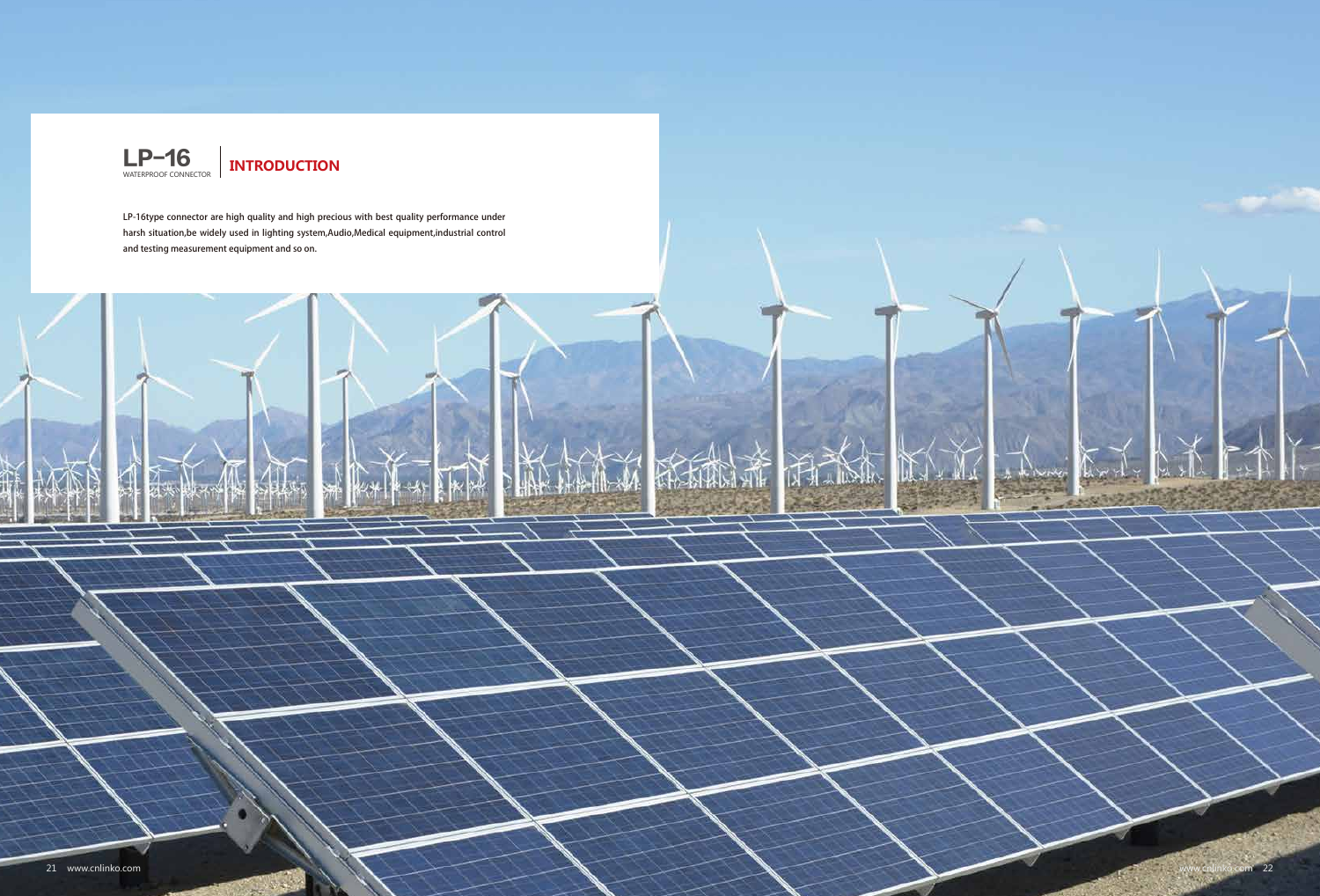

Male plug



Female connector



Female socket









- 1: With multi-core(2-9 core) design to fit with different industrial needs.
- 2: Design snap lock ensures stable and security firm.
- 3:Humanization design achieved blind operation.
- 4:Both soldering and crimping are available.
- 5.Socket and internal made of zinc alloy,with well protected electromagnetic and radio frequency interference .
- 6.Gold-plating; high strength corrosion resistance and electrical conductivity .
- 7.Shell made of material PBT,stable electrical performance,high strength and resistance to pressure,high
- temperature resistance ,anti-explosion,anti-corrosive.
- 8.Both cable connector to cable connector and cable connector to panel mounting are available.
- 9.IP65/IP67 when mated.
- 10.Please indicate if you need the IP level more high.







Unique CNLINKO design Gold-plating copper Groove female design Unique design reinforce lock

All metal All plastic Metal+Plastic

LP-16-C03PE-01-001 LP-16-C04PE-01-001 Male plug Male plug LP-16-J03PP-01-001 LP-16-J04PP-01-001 Female connector Female connector LP-16-J03SX-02-001 LP-16-J04SX-02-001 Female socket Female socket  $\left(\begin{smallmatrix} \bullet & \bullet_1 \\ \bullet & \bullet_2 \\ \bullet & \bullet_4 \end{smallmatrix}\right)$  $\begin{pmatrix} 2 & 0 \\ 2 & 0 \\ 3 & 0 \end{pmatrix}$ Φ5.5mm~Φ7mm Φ1.5×3 Φ1.5×4 10A contact temperature below 30℃ 12A......40℃↓, 15A......50℃↓。 1500V



## **LP-16 SERIES SPECIFICATIONS SHEET**